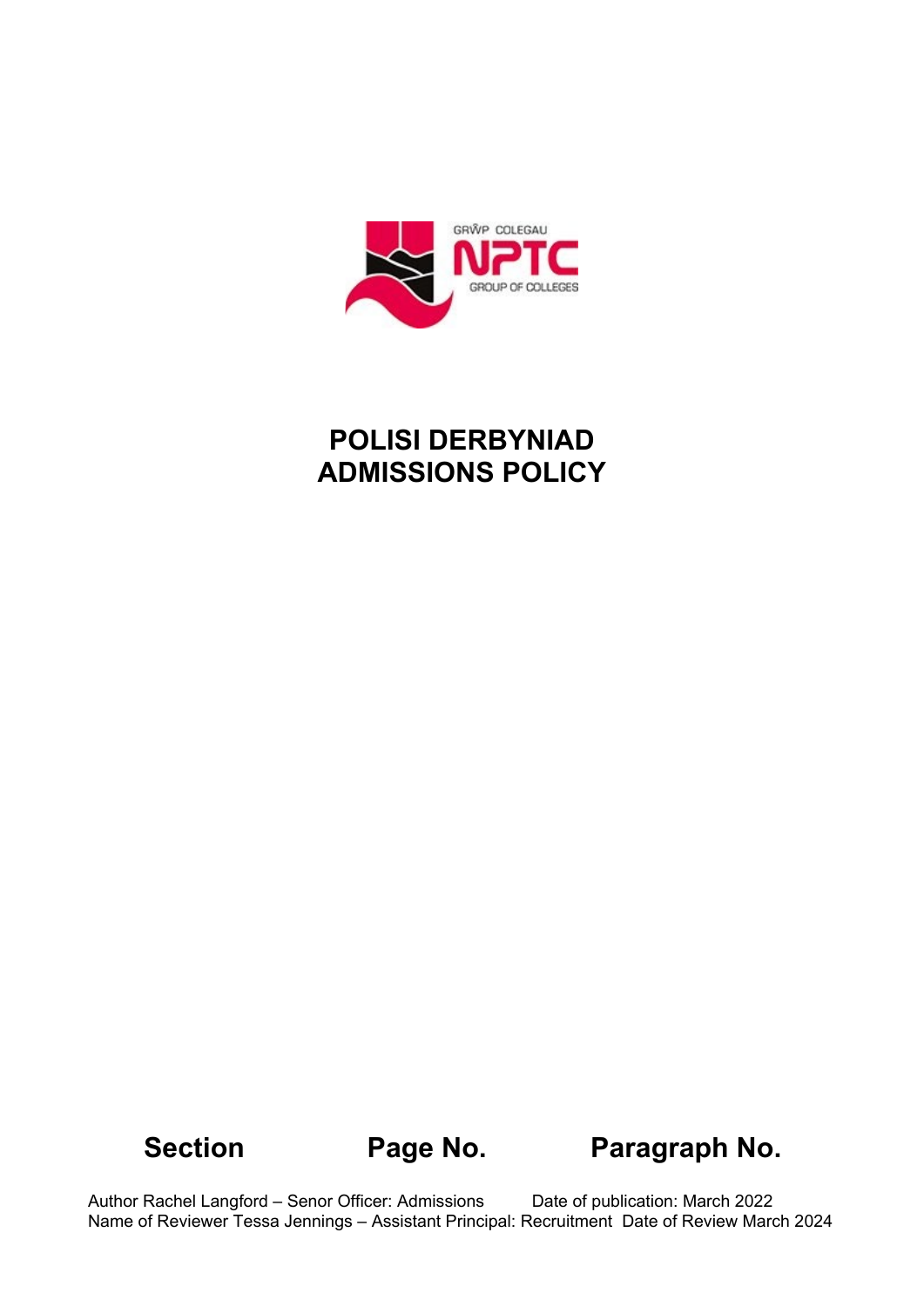| 1 <sub>1</sub>     | <b>Context</b>    | $\boldsymbol{3}$        | $1.1 - 1.4$  |
|--------------------|-------------------|-------------------------|--------------|
|                    | 2. Status         | $\boldsymbol{3}$        | $2.1 - 2.2$  |
|                    | 3. Policy         | $\boldsymbol{3}$        | $3.1 - 3.2$  |
| 4.                 | <b>Procedure</b>  | $\boldsymbol{4}$        | $4.1 - 4.26$ |
| 5.                 | <b>Monitoring</b> | $\overline{\mathbf{7}}$ | $5.1 - 5.3$  |
| 6.                 | <b>Review</b>     | $\overline{7}$          | $6.1 - 6.3$  |
| <b>Appendices:</b> |                   | 8                       |              |

**If you or someone you know would like this document in an alternative format, please contact the Diversity Officer at [diversity@nptcgroup.ac.uk.](mailto:diversity@nptcgroup.ac.uk)** 

#### 1. **Context**

Author: Rachel Langford – Senior Officer Admissions Date of publication: March 2022 Name of Reviewer: Tessa Jennings – Assistant Principal Recruitment Date of Review: March 2024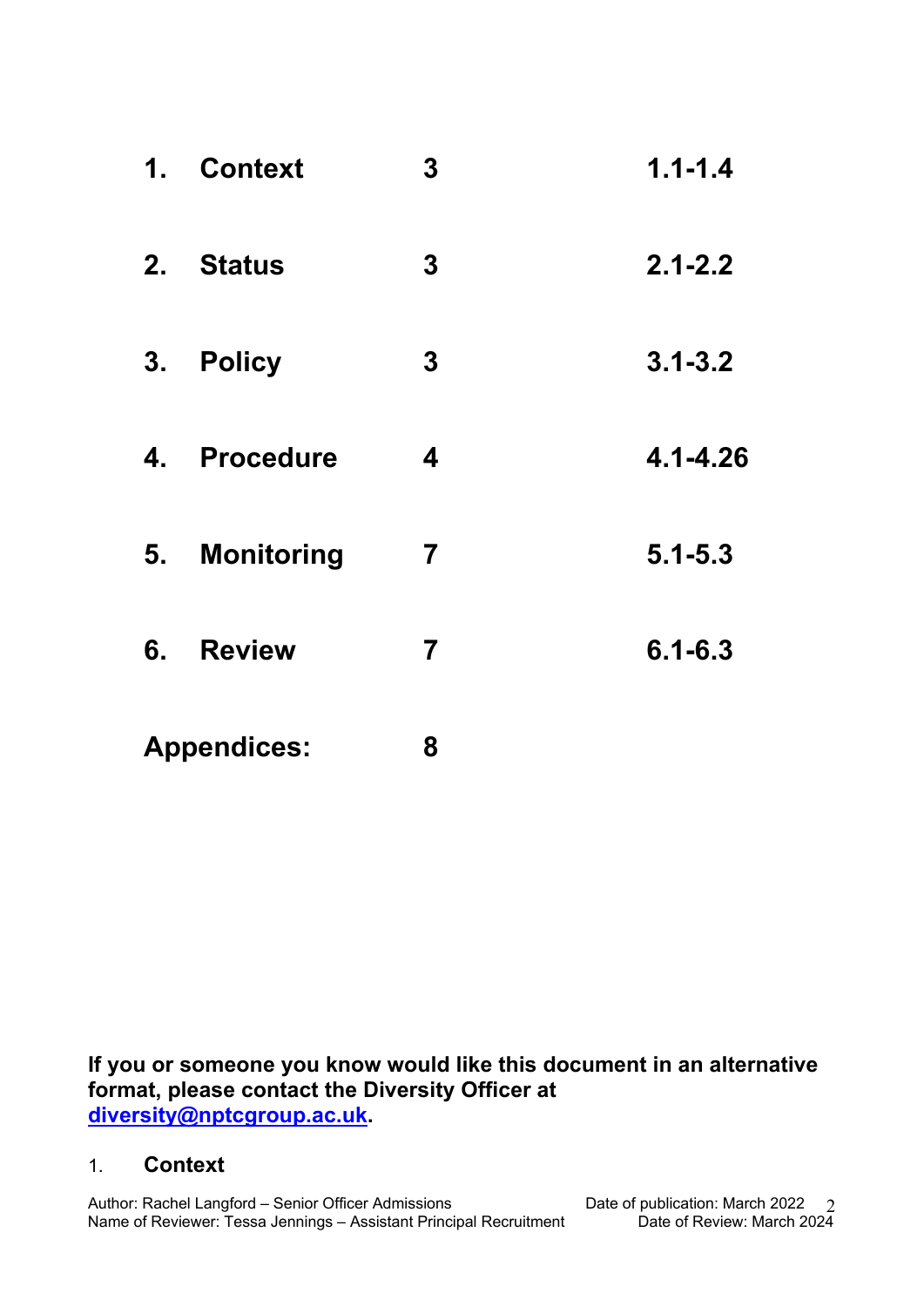- 1.1 The College's mission is 'Inspiring Learning, Enriching Lives, Delivering Success'. To realise the mission statement the College seeks to provide a curriculum that is accessible at all levels, to all students and to be an inclusive College.
- 1.2 A transparent and equitable Admissions Policy is part of the process of ensuring students can fulfil their learning potential and consequently for the College to achieve its mission and strategic aims and objectives.
- 1.3 This policy and associated procedures comply with the relevant legislation and regulations.
	- Data Protection Act 2018
	- General Data Protection Regulation (GDPR) 2016
	- Equality Act 2010
	- Welsh Language (Wales) Measure 2011
	- The requirements of UKVI
- 1.4 If any member of staff requires assistance with understanding or implementing this policy, particularly where the reasons for this are related to disability, religion or belief, sex, gender reassignment, sexual orientation, pregnancy or maternity, marriage or civil partnership, age or race they should contact the Senior Officer: Diversity or HR Unit, in the first instance for advice.

#### 2. **Status**

- 2.1 This policy was first approved by the College's Senior Management Team in April 2009. The policy was then updated post-merger in 2013 to include procedures that applied to the Group of colleges. In 2015 the policy was revised further to take account of the details of the Equality Act 2010 and the 'protected characteristics' within. The Equality and Linguistic Impact Assessment was first carried out in 2015, in May 2017, June 2019 and March 2022.
- 2.2 The policy applies to applicants and current students in Further Education, Adult Learning and Work-Based Learning. It extends to any college site of NPTC Group of Colleges.

#### 3. **Policy**

- 3.1 The aim of this Policy is to ensure equality of treatment for all applicants seeking entry as students to the College through compliance with best practice and appropriate legislation. The major relevant legislation is the Equality Act 2010.
- 3.2 This Policy should be read in conjunction with the following documents which are available on the College's website, Moodle and SharePoint:
	- Equality and Diversity Policy
	- Privacy Standards Policy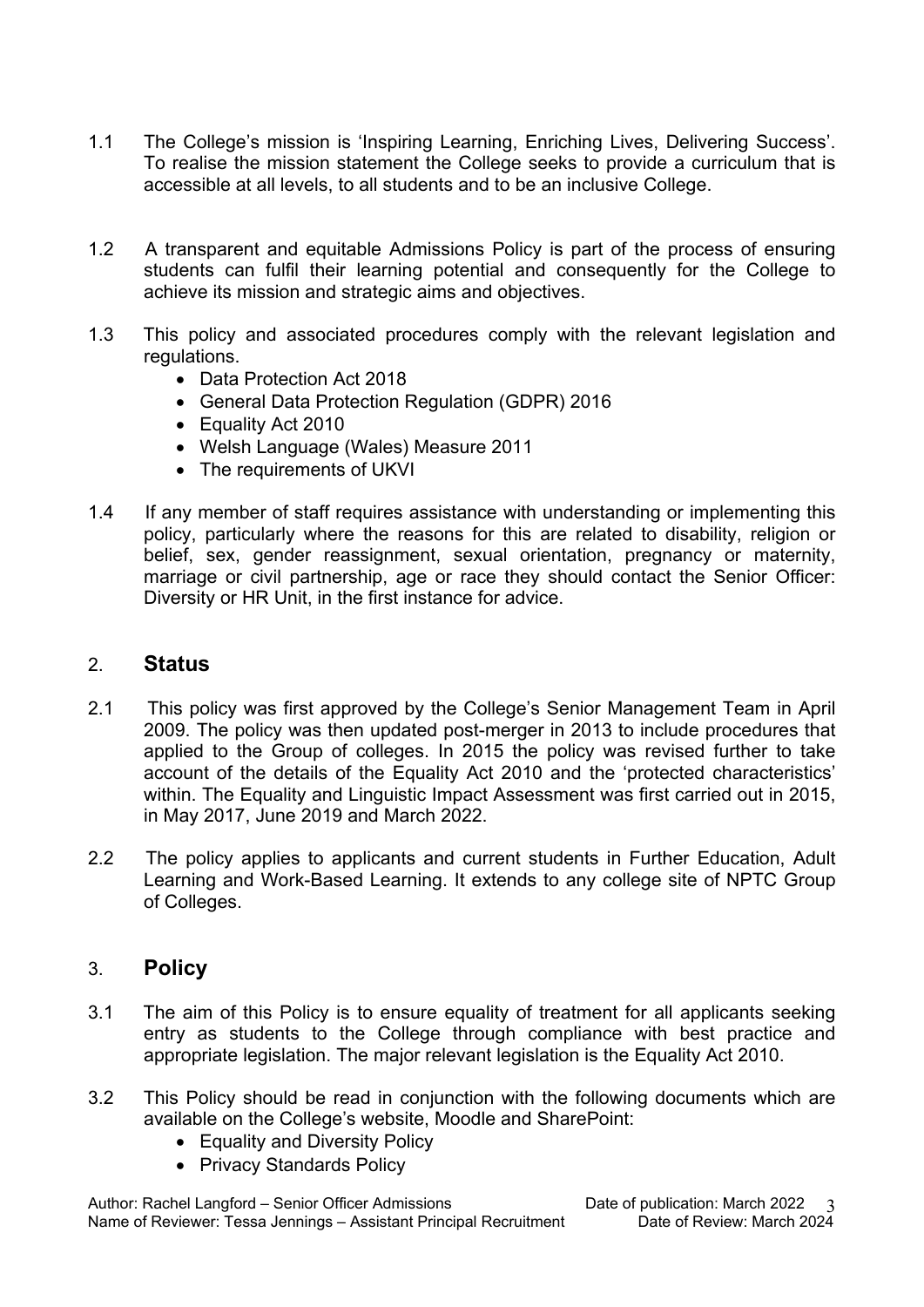- Student Disciplinary Policy
- Fees Policy
- Welsh Language Scheme
- Procedure for handling Criminal Convictions disclosures from applicants and enrolled students
- Fitness to Study
- Safeguarding Policy
- Complaints Policy
- Student Entitlements and Code of Conduct

### 4. **Procedure**

- 4.1 The College welcomes enquiries and applications from all sectors of the community.
- 4.2 The College is committed to ensuring a safe environment for all staff, students and other clients. The College adheres to the principles enshrined in the Rehabilitation of Offenders Act 1974. Applicants will have the opportunity to disclose if they have any unspent criminal convictions/pending court cases. Disclosure will be handled sensitively and in confidence. Students disclosing a criminal conviction/pending court case will need to go through the appropriate risk assessment before the conditional offer is made or the enrolment is processed.
- 4.3 The College is committed to ensuring that individuals with disabilities, including those with additional learning needs, are treated fairly. All reasonable adjustments to provision will be made to ensure that such students and other people using the College facilities with a disability are not disadvantaged. All disclosures of disability will be treated sensitively and used only for the potential benefit of the student.

 Applications will only be considered from applicants over the age of 14 years and special attention will be paid to the area of study chosen in relation to health and safety of those students. Applications from young people under the age of 14 can only be considered in very exceptional circumstances. The application must be fully supported by the LEA and Welsh Government and be in the best interest of the student.

- 4.4 Applicant's information will treated in accordance with the Data Protection Act 2018 and the General Data Protection Regulations 2016.
- 4.5 The College is proud to be a signatory to the Armed Forces Community Covenant and works with partner organisations to ensure that serving and retired members of the Armed Forces can access appropriate support, advice and guidance to assist their return to education.
- 4.6 Individual programmes have their own entry requirements, based on qualifications, experience and suitability. Applicants will be informed of these at an early stage of the application process. This information is available on the College's website and in printed information. The information when published is accurate. However, as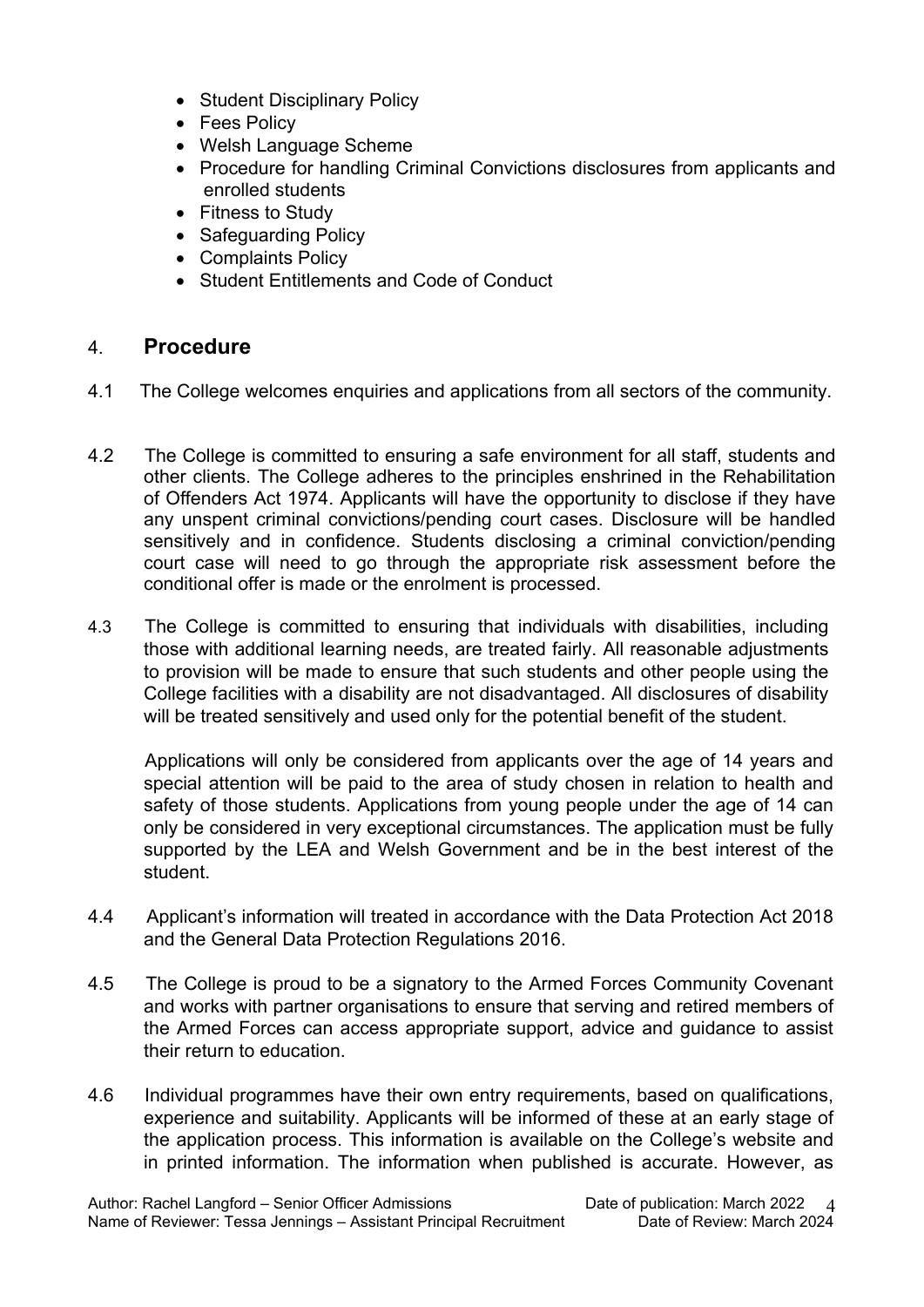printed material is produced months in advance of courses commencing, applicants should always refer to the College website for the most up to date information on admissions criteria, financial matters, course content and procedures

- 4.7 Falsification of entry requirements by applicants may result in the applicant being refused a place, or disciplinary action taken.
- 4.8 The College's Admissions Team will respond to requests for information within 3 working days and applicants will be informed of the outcome of interviews within 5 working days.
- 4.9 As part of the Welsh Language Scheme applicants may request any information or communications to be provided in Welsh language. Information and communications can also be provided in a variety of formats and applicants should request different formatting from the Senior Officer: Diversity.
- 4.10 All FE full time programmes, substantial part time programmes and work-based learning programmes will have an interview as part of the admissions process. Other programmes will be subject to an interview at the admissions stage at the discretion of the College.
- 4.11 During the interview, staff will complete an interview checklist with applicants and Student Services will be available to discuss support offered.
- 4.12 Applicants are encouraged to declare additional support needs as soon as possible in the admissions process to ensure reasonable adjustments can be made prior to starting the course whenever possible.
- 4.13 Students are expected to adhere to the student entitlements and code of conduct.
- 4.14 All programmes involving placements with children or vulnerable adults will require students to undertake Disclosure and Barring Service (DBS) checks. The College will request a Basic DBS check for anyone aged 25 years old and over applying for a full time Further Education course for Safeguarding purposes.
- 4.15 The College reserves the right to refuse entry to an applicant who has previously enrolled with the College and whose attendance and/or general behaviour has been unsatisfactory or an applicant who has previously been excluded from the NPTC Group of Colleges or other education establishments, see the Fitness to Study policy.
- 4.16 Applicants who do not meet all the entry requirements for a particular course may be given a place, subject to specified conditions, at the discretion of the appropriate academic school. These conditions will be made explicit to the applicant.
- 4.17 Applicants who are unsuccessful in obtaining a place on the course for which they have applied will be offered appropriate advice and guidance and to discuss other options.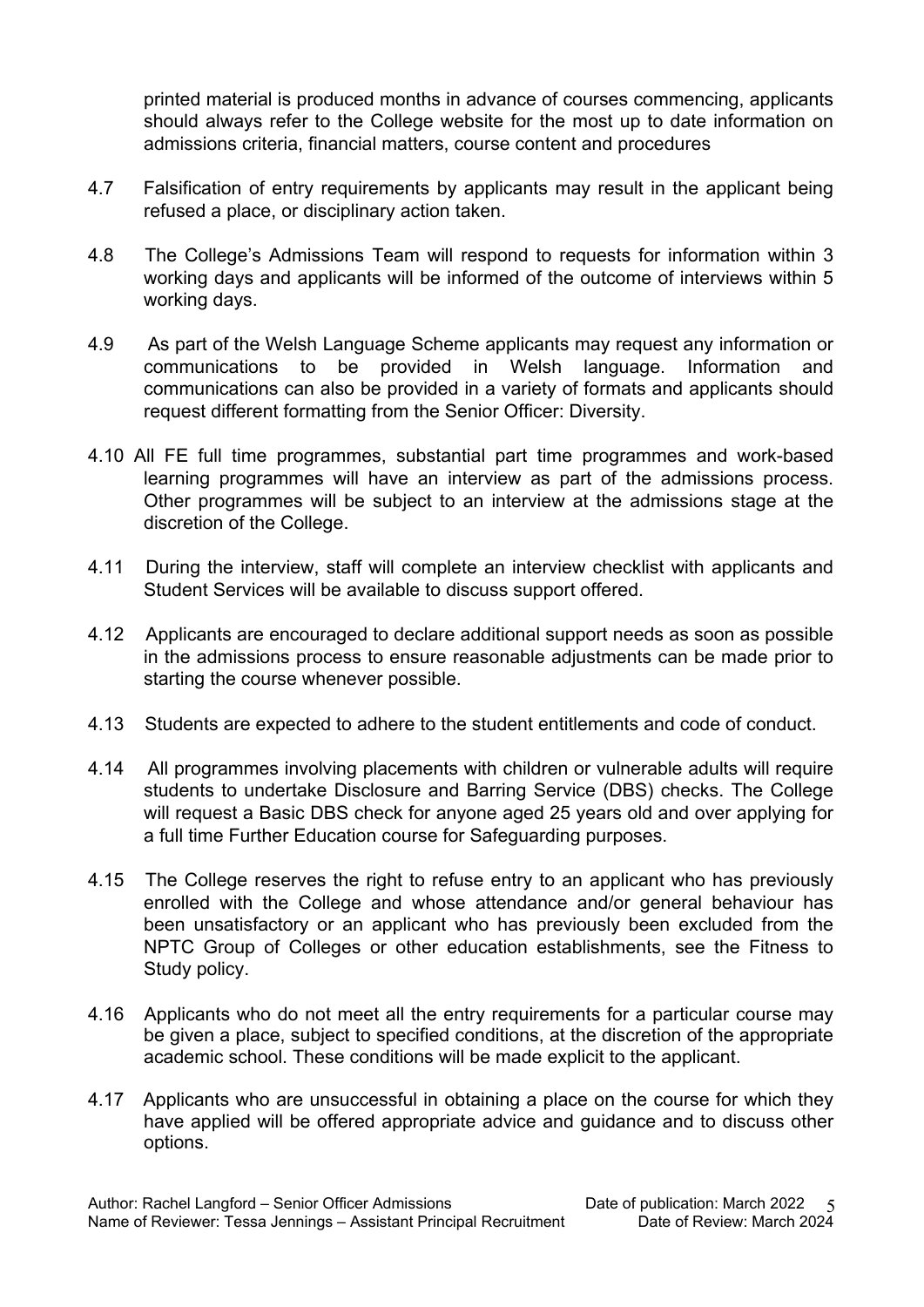- 4.18 During the admissions process the applicant is entitled to the following information:
	- costs associated with the programme (including enrolment, examination, awarding organisation registration fees and any refunds policies, as well as externational uniforms or protective clothing, mandatory college trips)
	- qualifications gained from the programme
	- progression opportunities
	- outline of the content of the programme
	- type of assessment
	- sources of financial assistance relevant to the programme of study
	- childcare facilities
	- study support
	- special arrangements for applicants with learning difficulties and/or disabilitiesand health needs
	- complaints procedure
- 4.19 Any changes made to the material information about the course will be made known to the applicants as soon as possible, including changes to the content, title, fees, additional costs, or cancellations
- 4.20 The College recognises the need to keep applicants informed about their application and will provide updates and reminders at various stages of the application process. All applicants will have an acknowledgement of their application on the College's online application. Applicants will also have confirmation of their offer, confirmation of meeting their offer and enrolment and introductory information. Applicants may also receive communications from Student Recruitment and School of Study.
- 4.21 The College welcomes international applications to Level 3 full-time courses. International students should apply by downloading the international application form on the website, completing and returning it to the admissions department. International students must satisfy the course entry requirements by providing proof of their qualifications with translations if necessary and must provide proof of meeting the English Language requirements of the course, a UKVI IELTS score of 5.5.
- 4.22 If international applicants meet the conditions they will be issued with a conditional offer, which also explains what they need to do next. Once all conditions are met and payment accepted, an unconditional offer will be made. International applicants will then have to satisfy the UK Visa and Immigration requirements in order to gain he appropriate visa to study at the College. Further information can be found on the international section on the website.
- 4.23 The College has the right to cancel courses that do not meet the recruit minimum student numbers, applicants would be immediately informed and offered an alternative course at the college if available.

## **Partnerships**

4.24 The College will work in conjunction with other internal and external organisations, which may include: